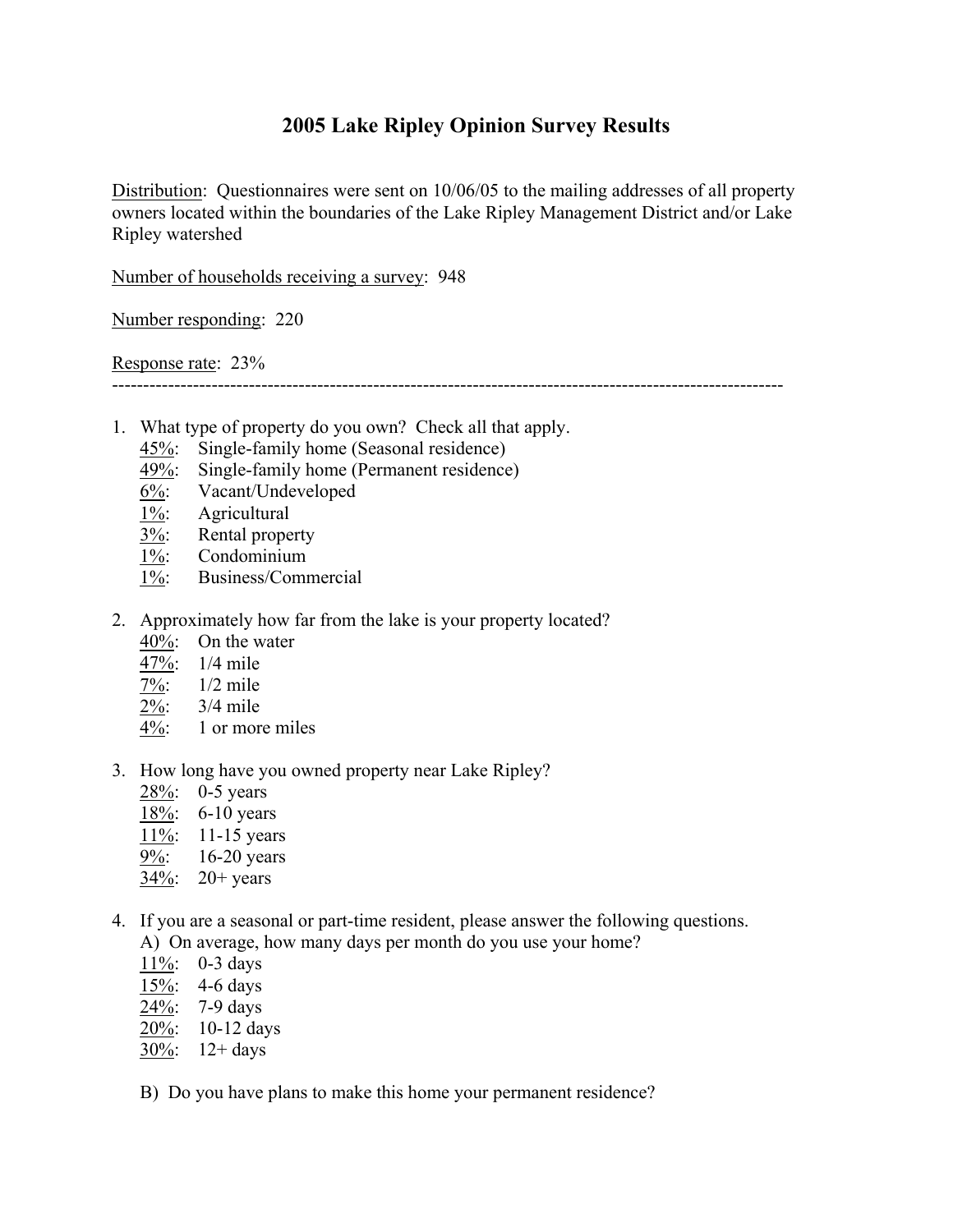- 38%: Yes 62%: No
- 5. What about Lake Ripley contributed to your decision to buy property near Lake Ripley? List the letters of your top three choices.
	- $(1<sup>st</sup> choices = 3 points, 2<sup>nd</sup> choices = 2 points, 3<sup>rd</sup> choices = 1 point)$
	- 91 pts: Lake not a consideration
	- 54 pts: Size/depth
	- 34 pts: Level of use
	- 130 pts: Water clarity
	- 11 pts: Weed/algae conditions
	- 20 pts: Public accessibility
	- 62 pts: Fishery
	- 31 pts: Level of development
	- 240 pts: Natural scenic beauty **(1st)**
	- 26 pts: Lake-bottom condition
	- 170 pts: Water-sport opportunities **(2nd)**
	- 142 pts: Quiet recreation **(3rd)**
	- 38 pts: Regional center of activity
- 6. If you boat on Lake Ripley, please answer the following questions.
	- A) What types of watercraft do you use? Check all that apply.
		- 30%: Row/paddle boat
		- 8%: Sailboat
		- 11%: Jet Ski
		- 11%: <30HP fishing boat
		- $12\%$ : >30HP fishing boat
		- 27%: Speed boat
		- 36%: Pontoon boat
	- B) How do you access the lake? Check all that apply.
		- 31%: Public boat landing
		- 15%: Marina
		- 49%: Private lakefront access
	- C) Do you use your boat on other waters besides Lake Ripley?
		- 22%: Yes
		- 78%: No
	- D) If you answered "Yes" above, are you aware of how to inspect, identify and clean your boating equipment of invasive species (i.e., zebra mussels, Eurasian milfoil, etc.)? 91%: Yes
		- 9%: No/not sure
- 7. If you are an angler, please answer the following questions.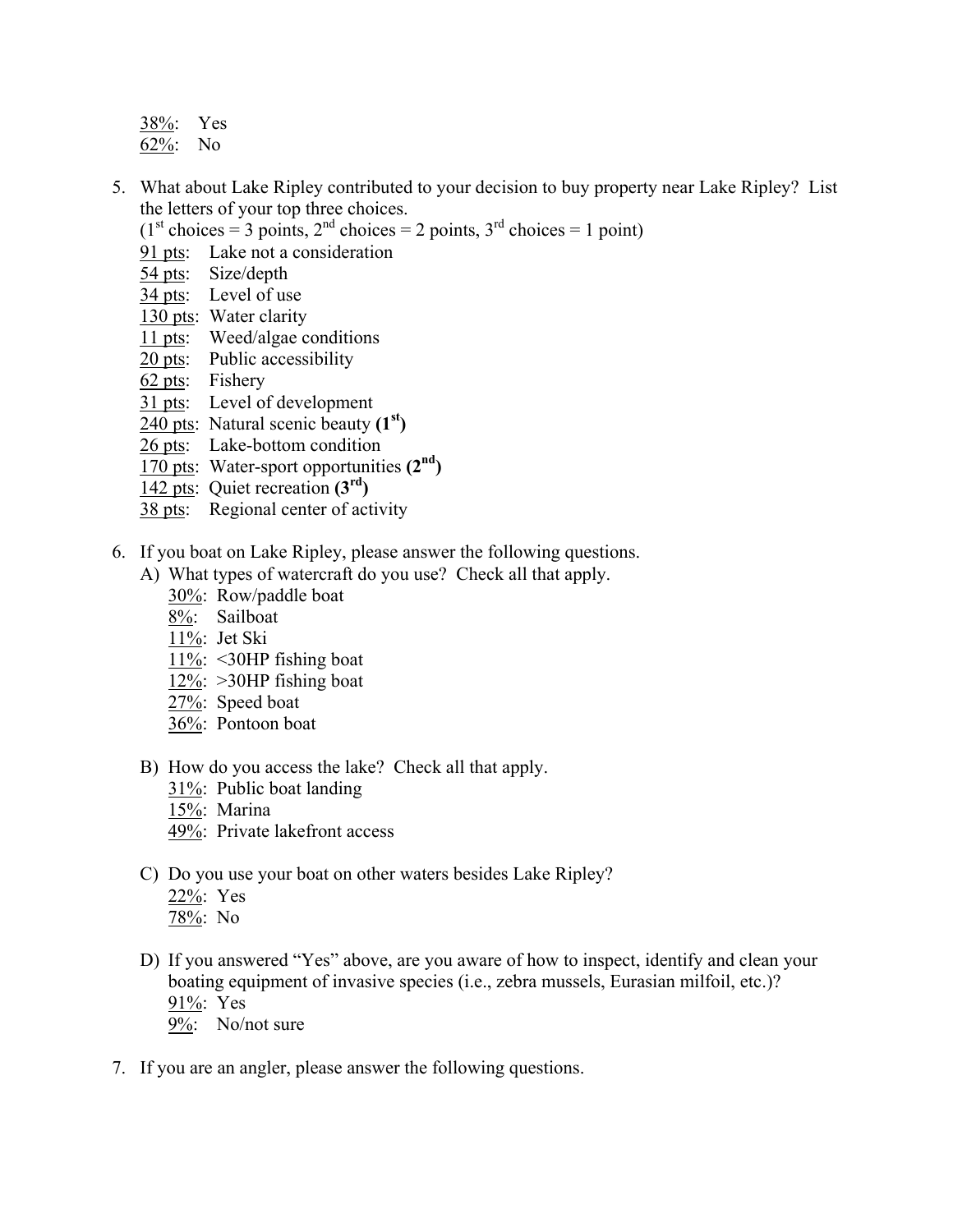- A) Which types of fish do you prefer to try to catch on Lake Ripley? Rank 1-5, with 5 being least important. (Rank  $1 = 5$  points, rank  $2 = 4$  points,... rank  $5 = 1$  point) 403 pts: Largemouth Bass **(1st)** 314 pts: Walleye **(3rd)**  197 pts: Northern pike
	- 331 pts: Bluegill/Sunfish **(2nd)**
	- 144 pts: Yellow perch
	- 35 pts: Other
- B) Compared to other lakes, how is the fishing on Lake Ripley in terms of fish sizes and numbers?
	- 7%: Excellent
	- 35%: Good
	- 47%: Fair
	- 11%: Poor
- C) How often do you practice "catch-and-release"?
	- 56%: Always
	- 39%: Sometimes
	- 5%: Never
- 8. How do you feel about the current availability of public access on Lake Ripley?
	- $24\%$ : Too much
	- 66%: Sufficient
	- 10%: Not enough
- 9. Overall, how would you describe Lake Ripley's water clarity?
	- 67%: Clear
	- 26%: Cloudy
	- 7%: Murky
	- 0%: Pea soup
- 10. Overall, how would you describe Lake Ripley's aquatic plant growth? Please explain why you feel this way.
	- 6%: Too sparse
	- 69%: Acceptable
	- 25%: Overly abundant
- 11. What activities do you or members of your household most enjoy while on Lake Ripley? List letters of your top three choices. (1<sup>st</sup> choices = 3 points, 2<sup>nd</sup> choices = 2 points, 3<sup>rd</sup> choices  $= 1$  point)
	- 32 pts: Don't use the lake
	- 191 pts: Slow, motorboat cruising **(2nd)**
	- 40 pts: Speed boating
	- 178 pts: Fishing **(3rd)**
	- 41 pts: Jet skiing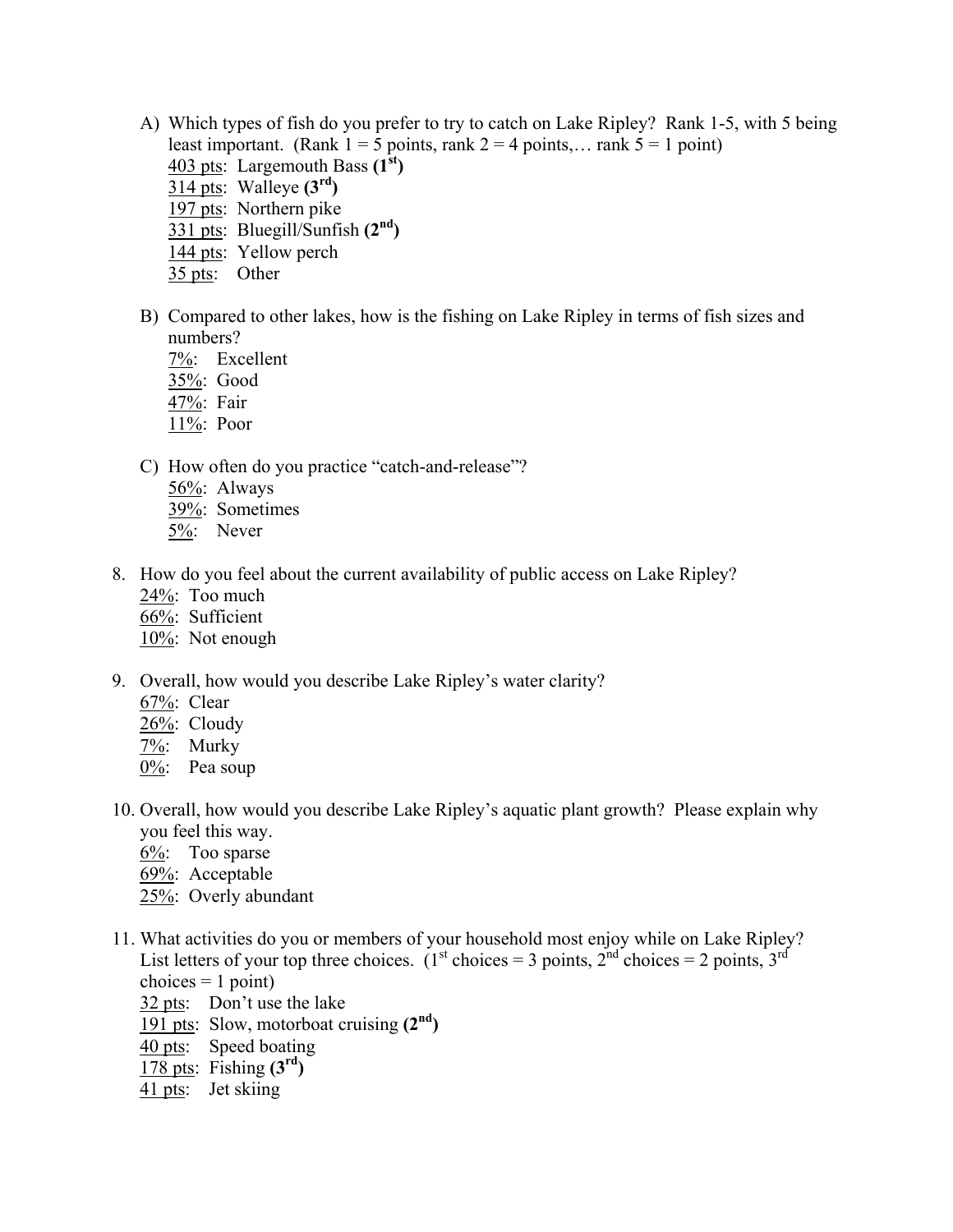- 137 pts: Water skiing/tubing
- 270 pts: Swimming **(1st)**
- 5 pts: Diving/snorkeling
- 42 pts: Paddling
- 119 pts: Enjoying natural scenery
- 15 pts: Sailing/wind surfing
- 95 pts: Enjoying quiet solitude
- 27 pts: Spotting wildlife
- 8 pts: Snowmobiling
- 6 pts: Cross-country skiing
- 14 pts: Other
- 12. How crowded do you generally feel when on the lake?
	- WEEKENDS:
	- 6%: Not crowded
	- 16%: Slightly crowded
	- 44%: Moderately crowded
	- 34%: Extremely crowded
	- WEEKDAYS:
	- 71%: Not crowded
	- 19%: Slightly crowded
	- 8%: Moderately crowded
	- 2%: Extremely crowded
- 13. How do you feel about rule enforcement on Lake Ripley?
	- 16%: Not sufficient
	- 64%: Adequate
	- 20%: Overly aggressive
- 14. What lake qualities are of greatest importance to you? Rank as follows:  $2 = \text{very important}$ ,  $1 =$  moderately important,  $0 =$  little or no importance
	- 268 pts: Minimal boat traffic **(6<sup>th</sup>)**
	- 246 pts: Fish/wildlife refuges **(7th)**
	- 272 pts: Few to no problem weeds **(4th)**
	- 162 pts: Big fish **(13th)**
	- $223$  pts: Abundant fish  $(10^{th})$
	- 294 pts: Natural scenic areas **(2nd)**
	- 244 pts: Rule compliance/enforcement **(8th)**
	- 269 pts: Quiet solitude **(5th)**
	- 362 pts: Clear water **(1st)**
	- 205 pts: Unique and diverse aquatic life **(11th)**
	- 190 pts: Ease of navigation **(12th)**
	- 289 pts: Safe beaches **(3rd)**
	- 243 pts: Minimal shore development **(9th)**
	- 126 pts: Public access opportunities **(14th)**
	- 14 pts: Other **(15th)**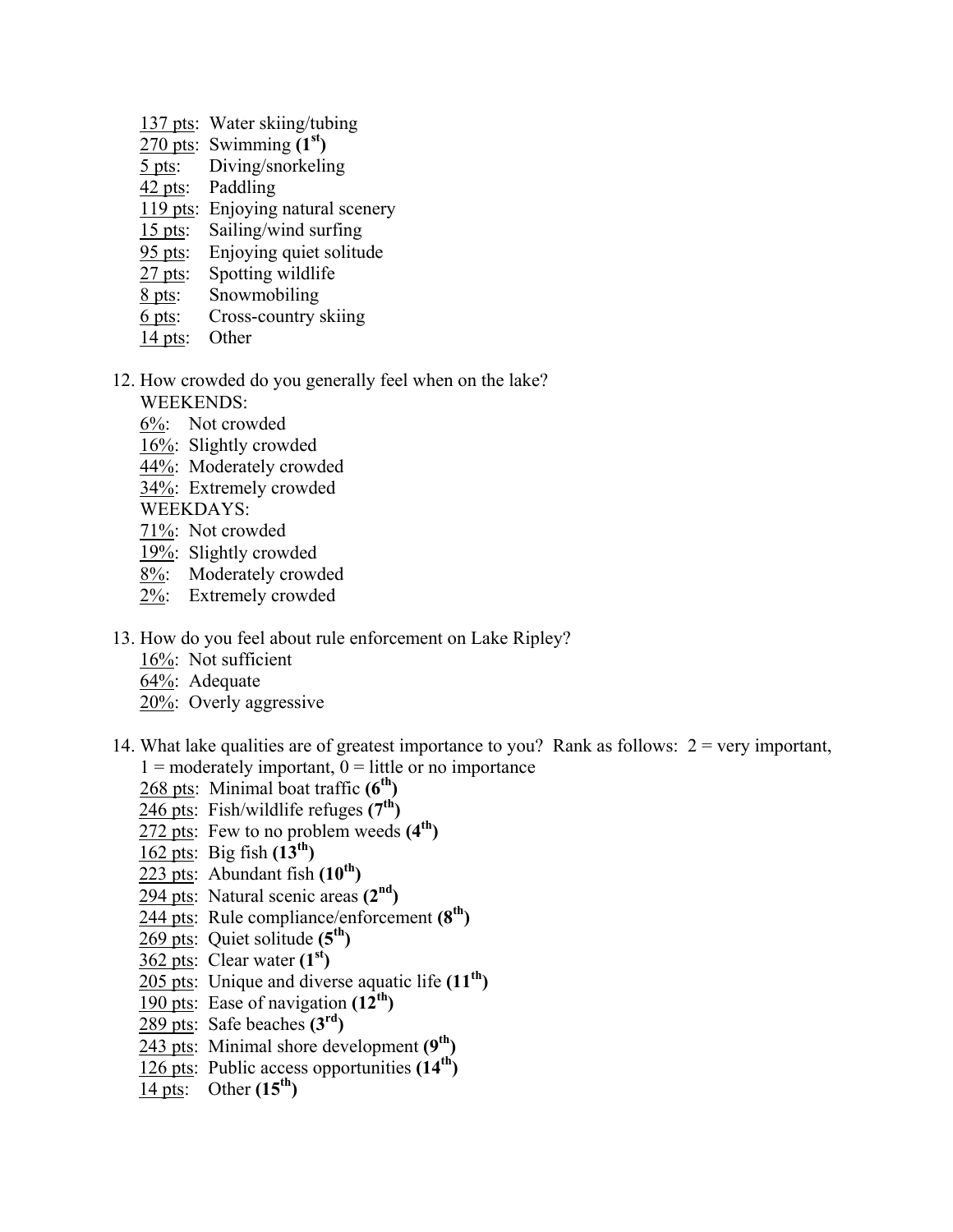- 15. Do any of the following routinely impair your ability to enjoy Lake Ripley? Check all that apply.
	- 14%: Poor water clarity  $(7<sup>th</sup> tie)$
	- $\frac{19\%}{19\%}$ : High or low water levels  $(5^{th} the)$
	- 31%: Aquatic "weed" growth **(2nd)**
	- 10%: Small fish sizes **(9th)**
	- $\overline{14\%}$ : Low fish numbers  $(7^{th} the)$
	- 40%: Overcrowding **(1st)**
	- $\overline{22\%}$ : Algae  $(4^{th} tie)$
	- 5%: Insufficient public access **(12th)**
	- $\overline{19\%}$ : Boating conflicts  $(5^{\text{th}} \text{tie})$
	- 7%: Lack of fish/wildlife habitat **(11th)**
	- 15%: Rule violations **(6th)**
	- $\sqrt{22\%}$ : Noise  $(4^{th} the)$
	- 9%: Burdensome lake-use policies (10<sup>th</sup>)
	- $\overline{12\%}$ : Litter (8<sup>th</sup> tie)
	- 14%: Shore development  $(7<sup>th</sup> tie)$
	- 12%: Pollutant-level concerns **(8th tie)**
	- 25%: Canada geese **(3rd)**
	- $\overline{14\%}$ : Other  $(7^{\text{th}} \text{tie})$
- 16. What do you feel are the biggest threats to Lake Ripley's future? List the letters of your top three choices. (1<sup>st</sup> choices = 3 points, 2<sup>nd</sup> choices = 2 points, 3<sup>rd</sup> choices = 1 point)
	- 183 pts: Misuse of lawn/garden/farm chemicals **(3rd)**
	- 208 pts: Invasive species **(1st)**
	- 18 pts: Groundwater pumping
	- 105 pts: Soil erosion and polluted runoff
	- 171 pts: Boating pressure
	- 18 pts: Fishing pressure
	- 200 pts: Development pressure **(2nd)**
	- 49 pts: Fluctuating water levels
	- 38 pts: Poor farming practices
	- 28 pts: Uninformed public officials
	- 47 pts: Uninformed citizenry
	- 58 pts: Habitat destruction
	- 61 pts: Misguided management priorities
	- 13 pts: Other
- 17. Do you feel that you are kept reasonably informed of important matters regarding Lake Ripley?
	- 90%: Yes
	- 10%: No
- 18. How do you obtain, or would prefer to obtain, your Lake Ripley-related news and information? Check all that apply.